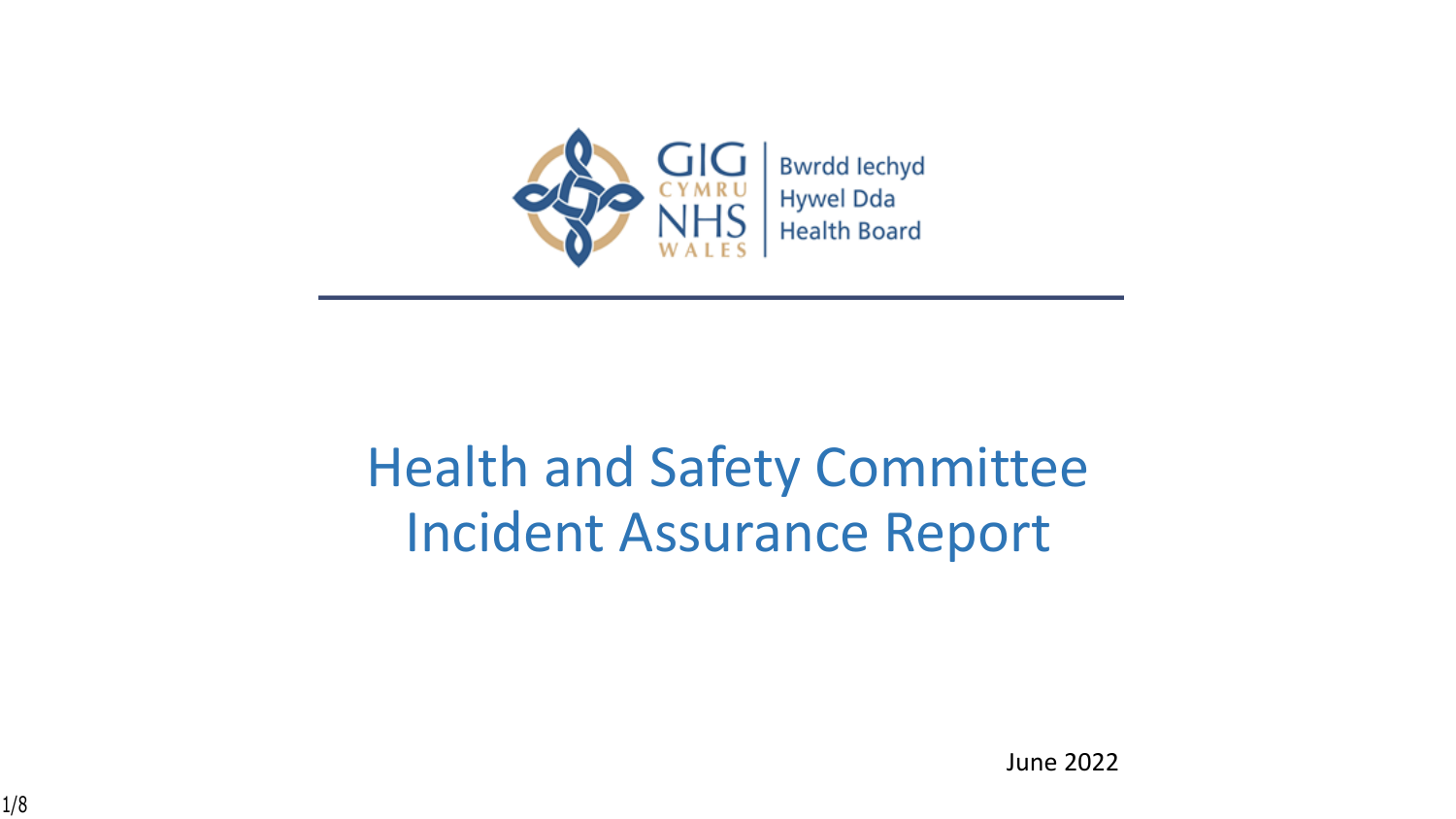## **Situation**

The purpose of this report is to provide the Health and Safety Committee with an overview of quality and safety across the Health Board.

This report provides information on staff safety incidents, incidents reported to the Health and Safety Executive, and personal injury claims.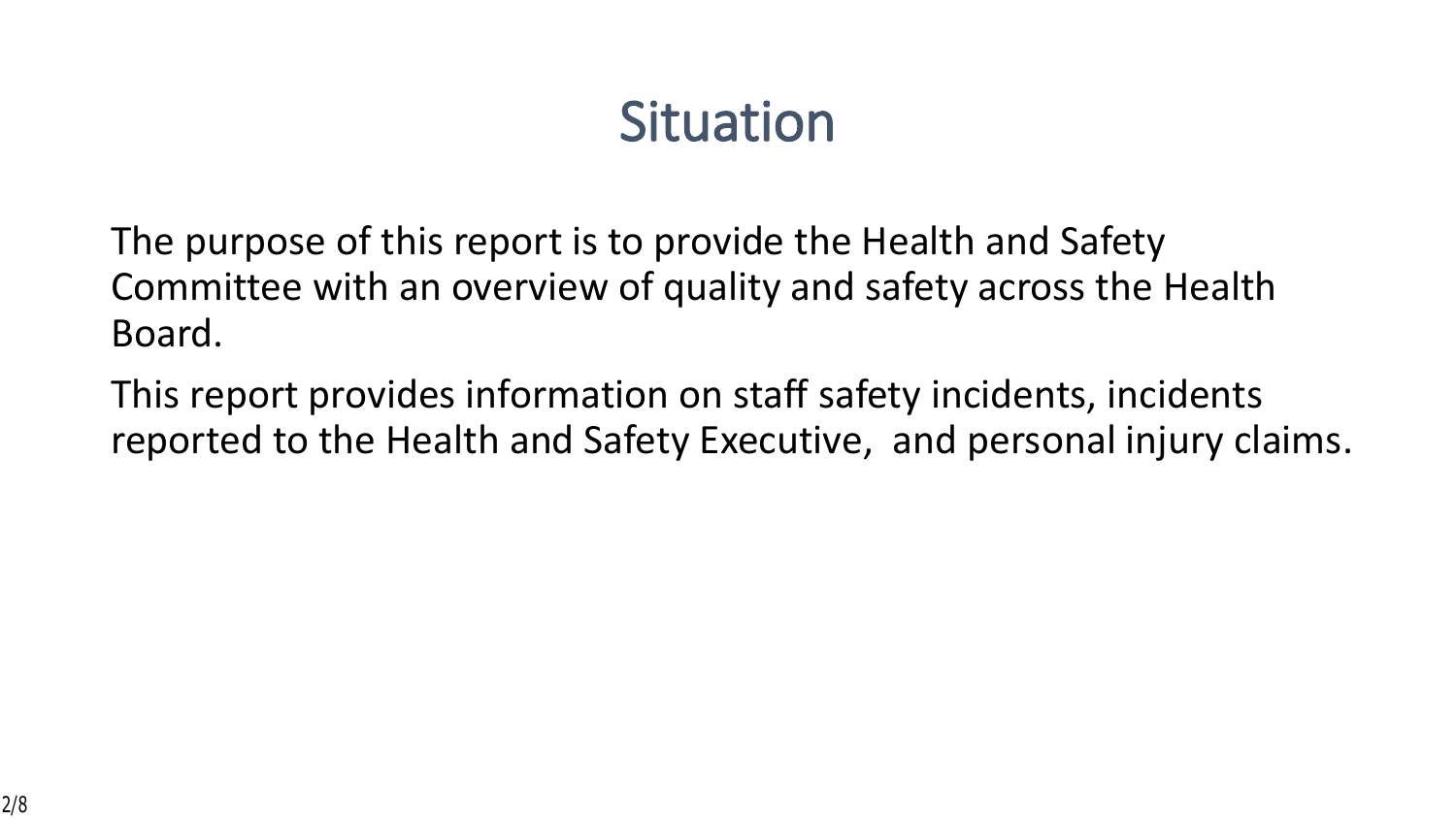## **Incident Reporting – 1st April to 31st March 2022**



#### **In Quarter 4 of 2021, 4,203 incidents were reported of which 438 were staff safety related**

#### **There were 1,626 staff safety incidents reported on between 1st April 2021 and 31st March 2022**

The introduction of DatixCymru has altered the way in which severity of harm is reported. It allows the reporter to grade the harm to the person affected and following investigation the actual harm to the person affected is recorded by the investigator. The run chart above shows the severity of incidents following investigation.

Of the 1,626, 1,008 have been closed. The graph to the right shows how the level of harm reported has changed following investigation





#### **Focus on accident and injury**

Of the incidents reporting accident and injury:

### The top 3 subtypes are:

- Contact with needles or medical sharps (132 incidents)
- Slip, trip or fall (110 incidents)
- Manual handling patient/service user handling (52 incident)

42 incidents resulted in moderate harm, 204 low harm and 64 no harm.

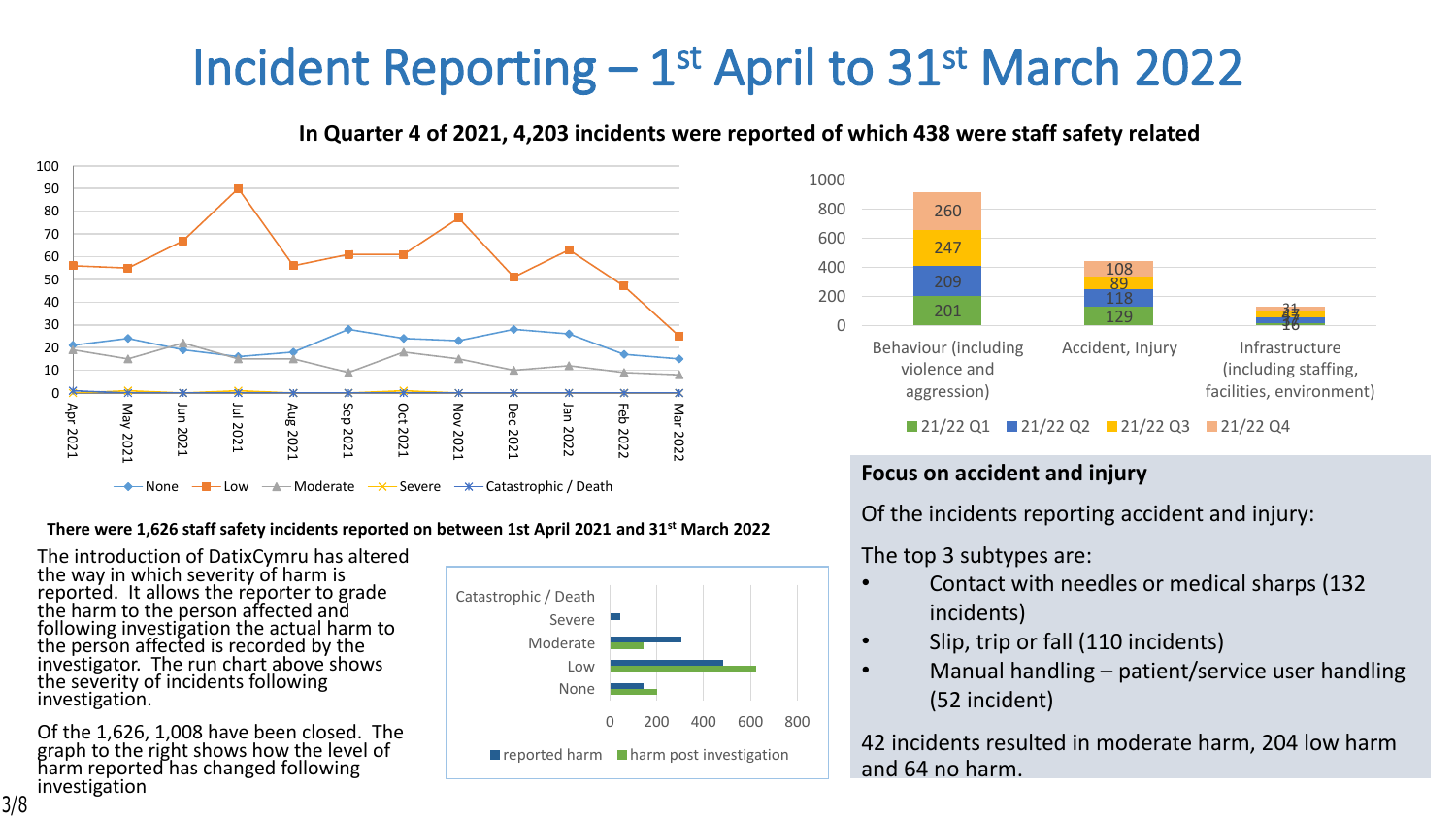### Violence and aggression profile Q4 2021-2022

| <b>Incident Type</b>    | January 2022   | <b>February 2022</b> | <b>March 2022</b> |
|-------------------------|----------------|----------------------|-------------------|
| Assault                 | 49             | 39                   | 32                |
| Aggression              | 33             | 34                   | 29                |
| Verbal abuse            | 5 <sup>1</sup> | 12                   | 9                 |
| <b>Threats</b>          | $\mathbf{1}$   | $\overline{2}$       | $\mathbf{1}$      |
| <b>Sexual Incidents</b> | $\overline{4}$ | $\overline{0}$       | $\overline{2}$    |
| Hate Incidents (racial) | $\overline{3}$ | $\overline{3}$       | $\mathbf{1}$      |
| Harassment              | 2 <sup>1</sup> | $\mathbf{1}$         | $\overline{3}$    |
| Incidents with weapons  | 15             | 10                   | 16                |
| <b>Harm rating</b>      | January 2022   | <b>February 2022</b> | <b>March 2022</b> |
| Severe                  | $\mathbf{1}$   | $\mathbf 0$          | $\mathbf{1}$      |
| Moderate                | 22             | 6                    | 12                |
| Low                     | 35             | 37                   | 37                |
| <b>None</b>             | 42             | 51                   | 32                |
|                         |                |                      |                   |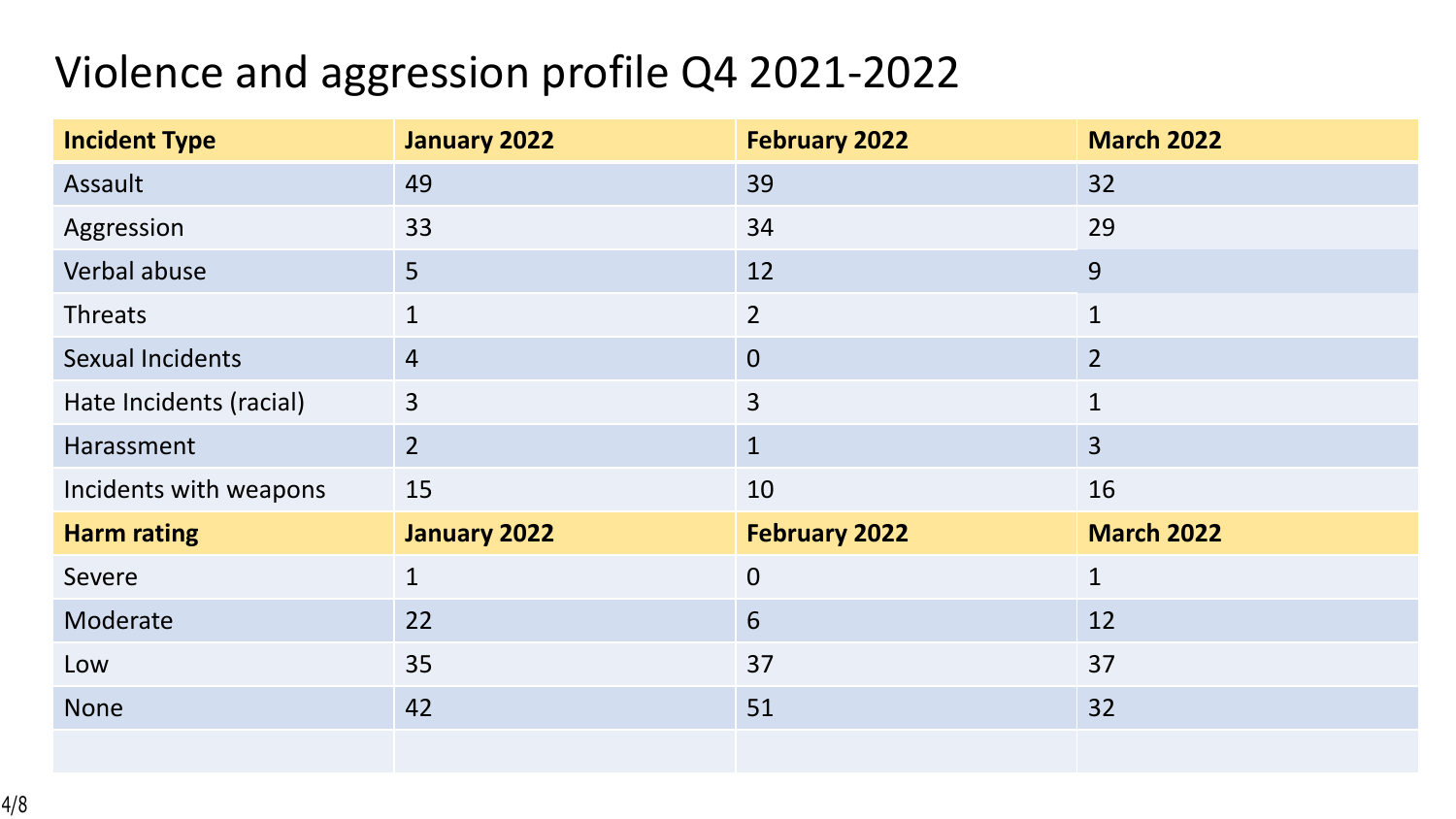## **RIDDOR**

|                  |                |                 | 21/22 21/22 21/22 21/22 22/23 |                |                |                | <b>Breakdown by Cause</b>        | No.            |
|------------------|----------------|-----------------|-------------------------------|----------------|----------------|----------------|----------------------------------|----------------|
|                  | Q <sub>1</sub> | Q <sub>2</sub>  | Q <sub>3</sub>                | Q4             | Q1             | Total          | Slip, trip, fall same level      | 21             |
| Specified injury | 1              |                 | $\overline{4}$                | $\mathbf{3}$   | $\overline{0}$ | 9              | <b>Manual Handling</b>           | 13             |
| Dangerous        |                |                 |                               |                |                |                | <b>Violence &amp; Aggression</b> | 9              |
| Occurrence       | $\Omega$       | $\Omega$        | $\mathbf{1}$                  | $\overline{0}$ | $\overline{0}$ | $\mathbf 1$    | Struck by object                 | 4              |
| Injury >7 days   | 8              | 11              | 11                            | 13             | $\overline{3}$ | 46             | Another kind of incident         | 4              |
| Occupational     |                |                 |                               |                |                |                | <b>Burn</b>                      | $\overline{2}$ |
| <b>Disease</b>   |                | $\overline{0}$  | $\mathbf{1}$                  | $\overline{0}$ | $\Omega$       | $\overline{2}$ | <b>Needle stick</b>              | $\overline{2}$ |
|                  |                |                 |                               |                |                |                | <b>Occupational Disease</b>      | $\overline{2}$ |
| <b>Total</b>     | 10             | $\overline{12}$ | 17                            | <b>16</b>      | $\overline{3}$ | 58             | Dangerous Occurrence             |                |

Scrutiny of incidents is undertaken by the Health and Safety Team. This ensures that any incidents that meet the requirement to report to the HSE are identified.

RIDDOR reports are discussed at Directorate Quality and Safety Groups so that learning can be shared amongst the group members and improvements made wherever possible to prevent reoccurrence.

HS&S Team continue to raise awareness with managers with a dedicated section on the management of workplace slips, trips and falls on the Manager's Health and Safety Induction linked to the Policy. A separate piece of work is planned to interrogate the causes of RIDDOR reportable slip, trip and fall incidents to see if there are any patterns that can direct future work on the topic.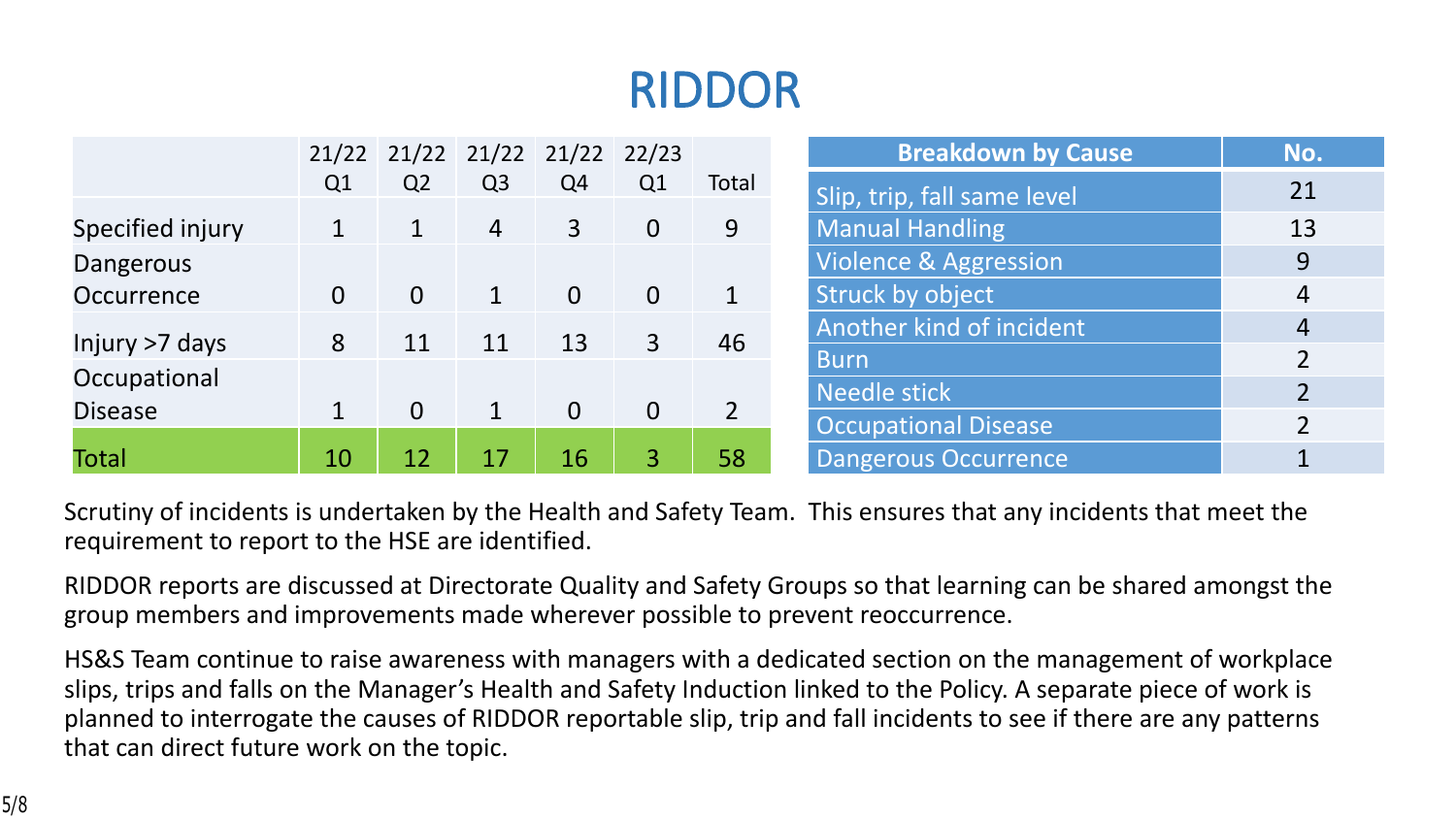## **Personal Injury Claims**

### 36 open personal injury (PI) claims

An overview is provided of PI claims and the locations and breakdown of the four main types including violence and aggression, Accident/Injury, Equipment and Infrastructure.

An estimation of the potential value of damages is £2,233,739.81.

Many of the claims will however be capable of defence or reduced settlement.

HDUHB Governance Cancer Services Hotel Services General Practice Orthopaedics Surgery **Accident B.** Trauma &… Radiology Surgery **Praediatrics** Gynaecology **Midwifert** Led Obstetrics Outpatients 0 1 2 3 4 5 6

| <b>Breakdown Type</b>                                           | No. |
|-----------------------------------------------------------------|-----|
| Accident/Injury                                                 | 15  |
| Behaviour (including violence and aggression)                   | 10  |
| <b>Equipment/Devices</b>                                        | 6   |
| Infrastructure (including staffing, facilities,<br>environment) |     |

**Claims received 01/04/2021 – 25/03/2022 by Service**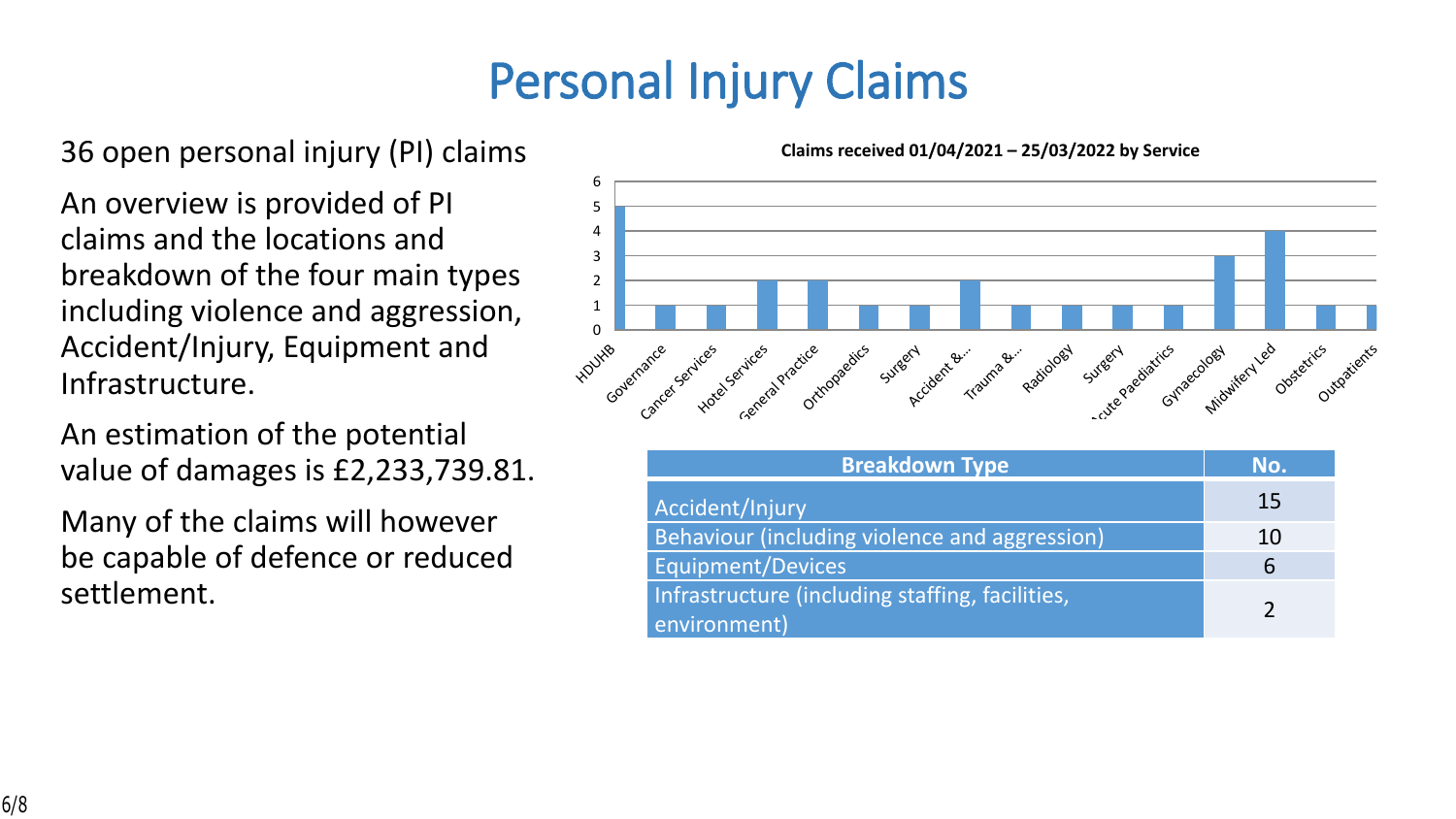# **Monitoring Incidents and Next Steps**

- Incidents including RIDDOR submissions are monitored at each Directorate Quality and Safety Committee. Certain incidents are discussed in detail including measures implemented to reduce the likelihood of recurrence.
- A Quality and Safety Dashboard is in development and this will provide Directorates with easy access to their specific incident data.